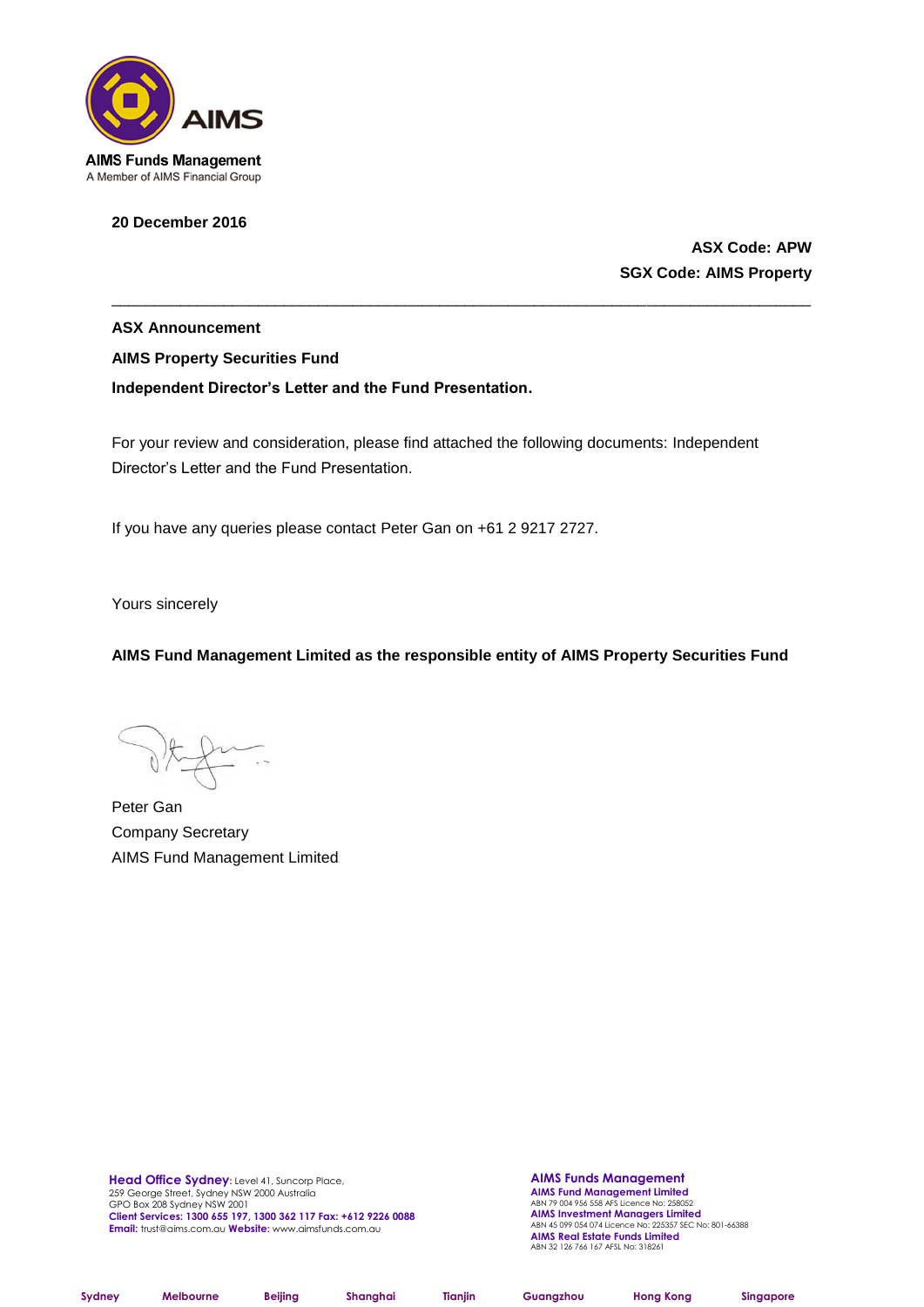## **APW is one of Australia's top performing REITs**

# **Vote AGAINST the resolution**

#### **LETTER FROM INDEPENDENT DIRECTORS**

Dear Unitholders,

As you may know, a few minority unitholders (led by Samuel Terry Asset Management – STAM) have requested that the responsible entity call a meeting, to consider and vote on a wind up of the AIMS Property Security Fund (APW or the Fund). Over the past weeks, we have noticed that STAM has made unclear comments regarding the Fund and we believe it is timely to address and clarify some key points, which all unitholders should consider before voting. Further to the Notice of Meeting (released on 7 December 2016), we reiterate our recommendation to vote **AGAINST** the resolution to wind up the Fund.

STAM and their associates are short-term and opportunistic unitholders, whose interests may not align with all the other unitholders in the Fund. They principally began investment in APW, at a relatively low entry price. In 2013, their associates called for a similar meeting to wind up the Fund, which unitholders overwhelmingly rejected. Now they have called for another wind up meeting, looking to extract short-term profits, without consideration of all the other unitholders' interests.

The following reasons are why we believe that a vote **AGAINST** the resolution to wind up APW, would be in the best interests of all unitholders:

- 1. **Fund performance.** Since AIMS Fund Management Ltd (AIMS) took over management, the following has been achieved:
	- a. Net Tangible Assets (NTA) have risen from \$1.17 (Sep 13) to \$2.05 (Dec 16), representing a compound annual growth rate of 19.5% per annum. This growth in dollar terms equates to approximately \$40 million over that period (75% total increase);
	- b. The discount of unit price to NTA has fallen from 72% (Jun 09) to 23% (Dec 16);
	- c. Unit price has increased from \$0.67 (Jun 13) to \$1.57 (Dec 16), representing a total return over that period of 134% (representing an annual compound rate of 27.5% p.a.);
	- d. Annualised distribution yield has risen from 0% in Jun-13 to 5.14% in Sep-16, which is line with other property groups, for example Dexus (4.6% for Dec-16), GPT (4.75% for Dec-16) and Westfield (3.8% for Dec-16); and
	- e. Debt was reduced to zero in 2013 and has stayed at this level since that time.
- 2. **Fund performance relative to Benchmark.** APW has consistently outperformed the S&P/ASX 200 A-REIT total return index. Since debt was repaid in 2013, APW's performance has been double that of the index. The Fund is one of the best performing REITs in the country.
- 3. **Wind up will destroy the Fund's value.** A wind up of APW will result in a sale of the underlying assets and realisable value will be significantly less than expected. The wind up will be public information and any disposals initiated by such a wind up would be treated by the market as a fire sale. This will significantly erode the realisable value of APW's assets.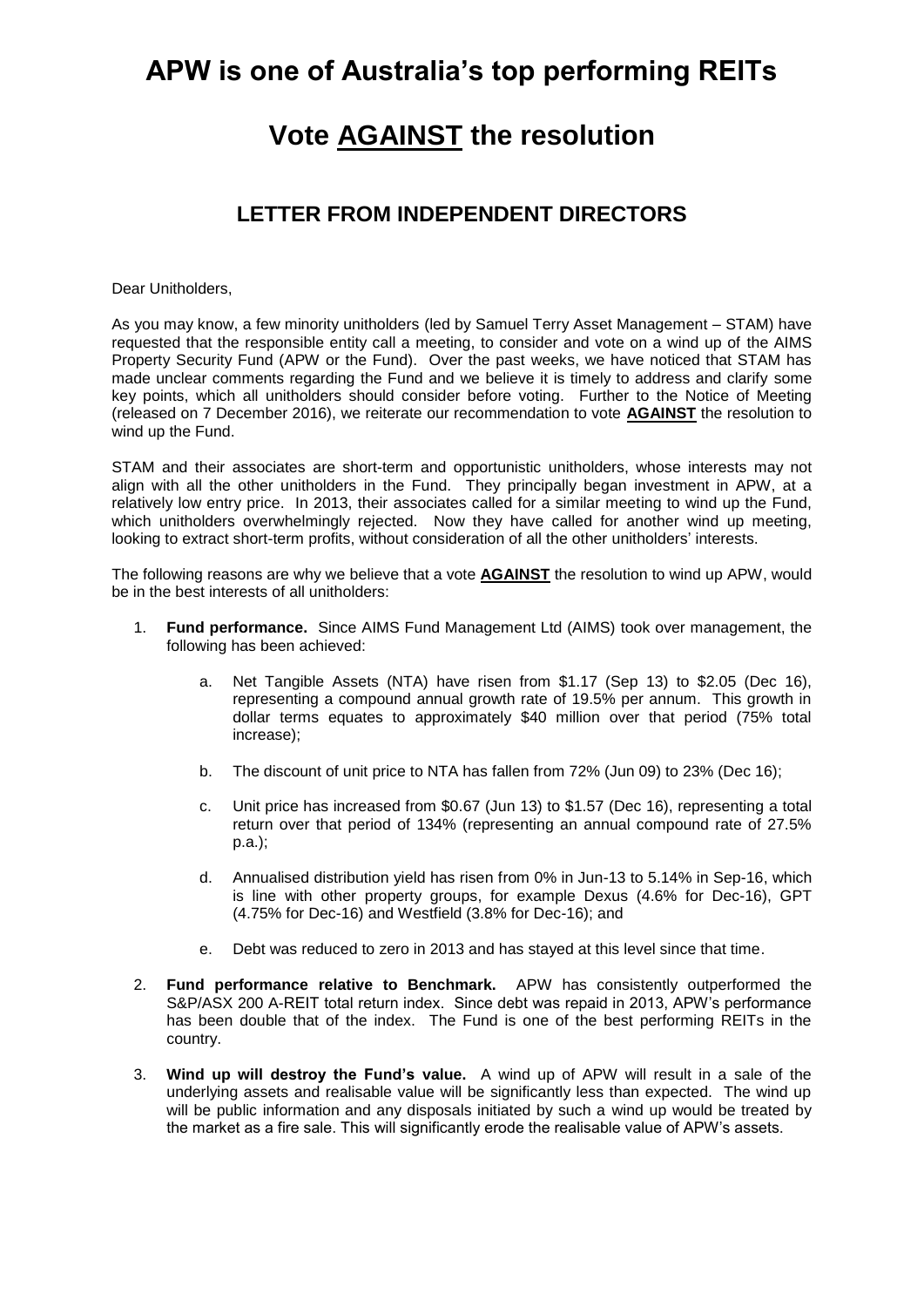## **APW is one of Australia's top performing REITs**

# **Vote AGAINST the resolution**

Further to the destruction of value are the costs of undertaking the wind up process. APW is a fund of funds and it is in the nature of our structure that we hold units in other funds. The cost of disassembling fund structures and disposing of units in other funds is a damaging, costly and time consuming exercise, which will be significant and will substantially impact final distributions to unitholders.

- 4. **Long term strategy.** STAM and their associates do not have all the unitholders' interests at heart. They are a short-term investor, looking to make quick profits. They came in at an attractive price and are now looking to exit, without consideration for the long-term value-add strategies of the underlying assets. Their associates attempted a similar wind up in 2013, which was overwhelmingly rejected by unitholders. The results of that decision allowed the Fund to produce the returns highlighted in points 1 and 2 above. So as to continue the proven success of the Fund's patient and prudent strategy, investing in income producing assets with long-term upside, we believe it is in the best interests of unitholders to vote **AGAINST** the resolution to wind up the Fund.
- 5. **Manager alignment.** AIMS Group is aligned to all unitholders' interests in several ways:
	- a. AIMS Capital Management is the holder of approximately 38% of all the units in APW. Being the largest, its interests are wholly aligned with all unitholders. AIMS would not act in any way that would undermine or reduce the value of APW, as this would directly and materially impact its share; and
	- b. AIMS does not receive a fee to manage APW and merely operates on a cost recovery basis. Any expenses are charged directly to APW, with AIMS gaining no benefit.

For these reasons, we believe it is in the best interests of all unitholders to vote **AGAINST** the resolution to wind up the Fund.

We wish you all the best for the Festive Season and a very happy new year for 2017.

Yours faithfully,

AIMS Fund Management Limited AIMS Fund Management Limited



Tracto

John Love – Independent Director Richard Nott – Independent Director

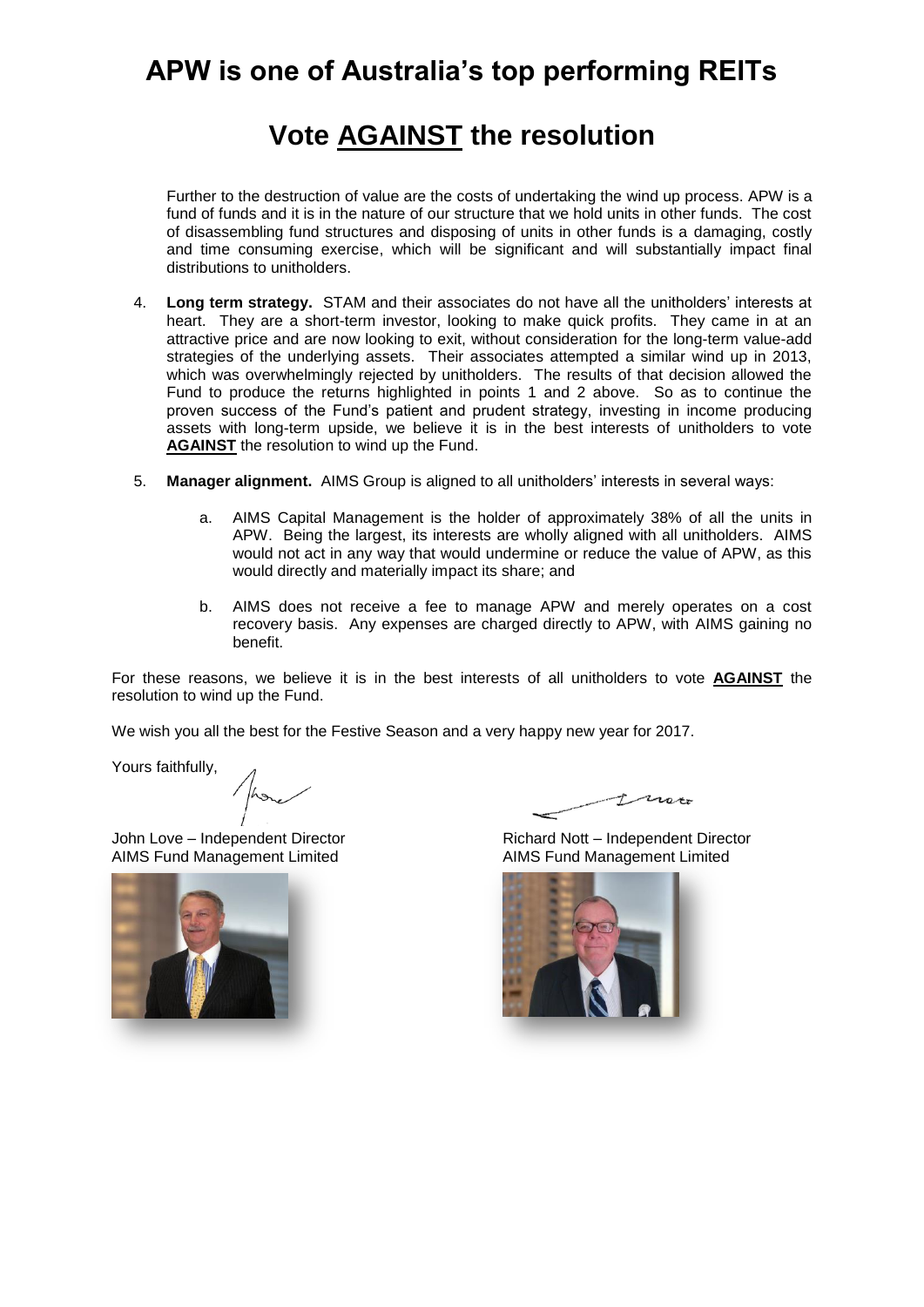

Net Asset Value has grown strongly from \$59m to \$92m, representing an annual growth of 16% (total increase of 56%). The fund has been debt free since 2013.

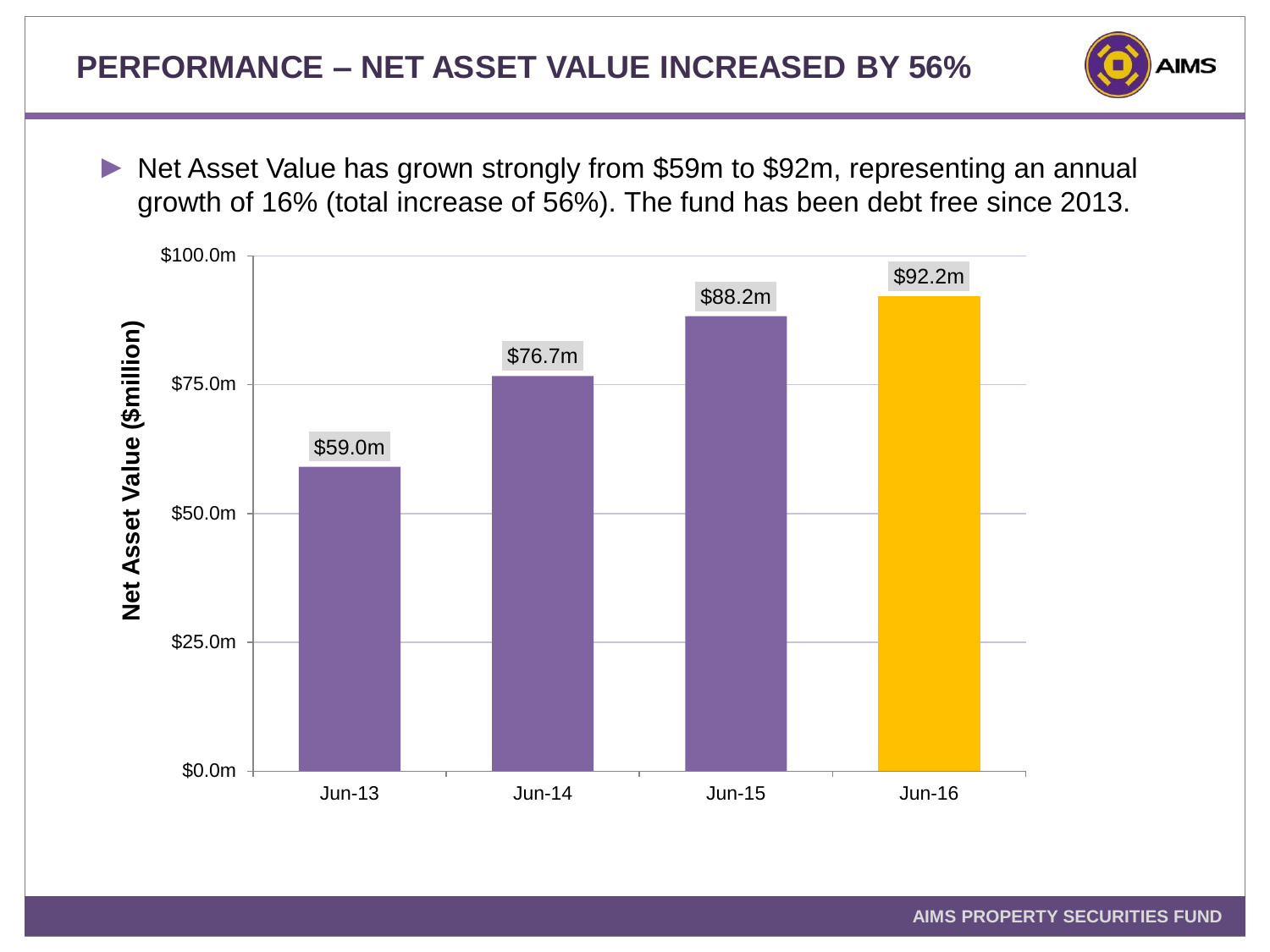#### **PERFORMANCE – NET TANGIBLE ASSET (NTA) PER SECURITY INCREASED BY 75%**





\* The NTAs have been adjusted for unit consolidation.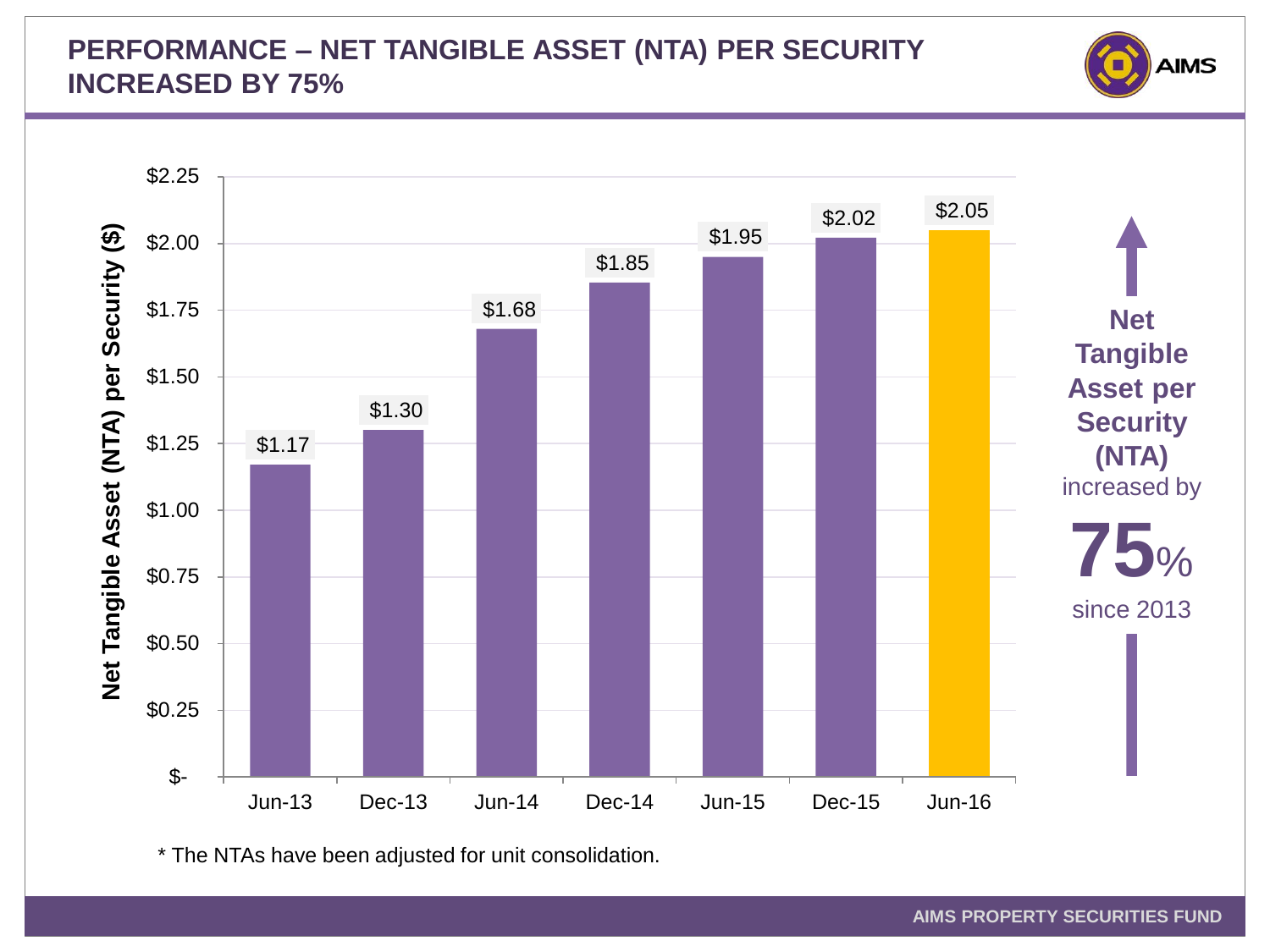## **PERFORMANCE – SHARE PRICE DISCOUNT TO NTA REDUCED FROM 72% TO 23%**



Reduced share price discount to Net Tangible Asset (NTA) from 72% in June 2009 to 23% in December 2016 (5 Day VWAP - 1/12/16).

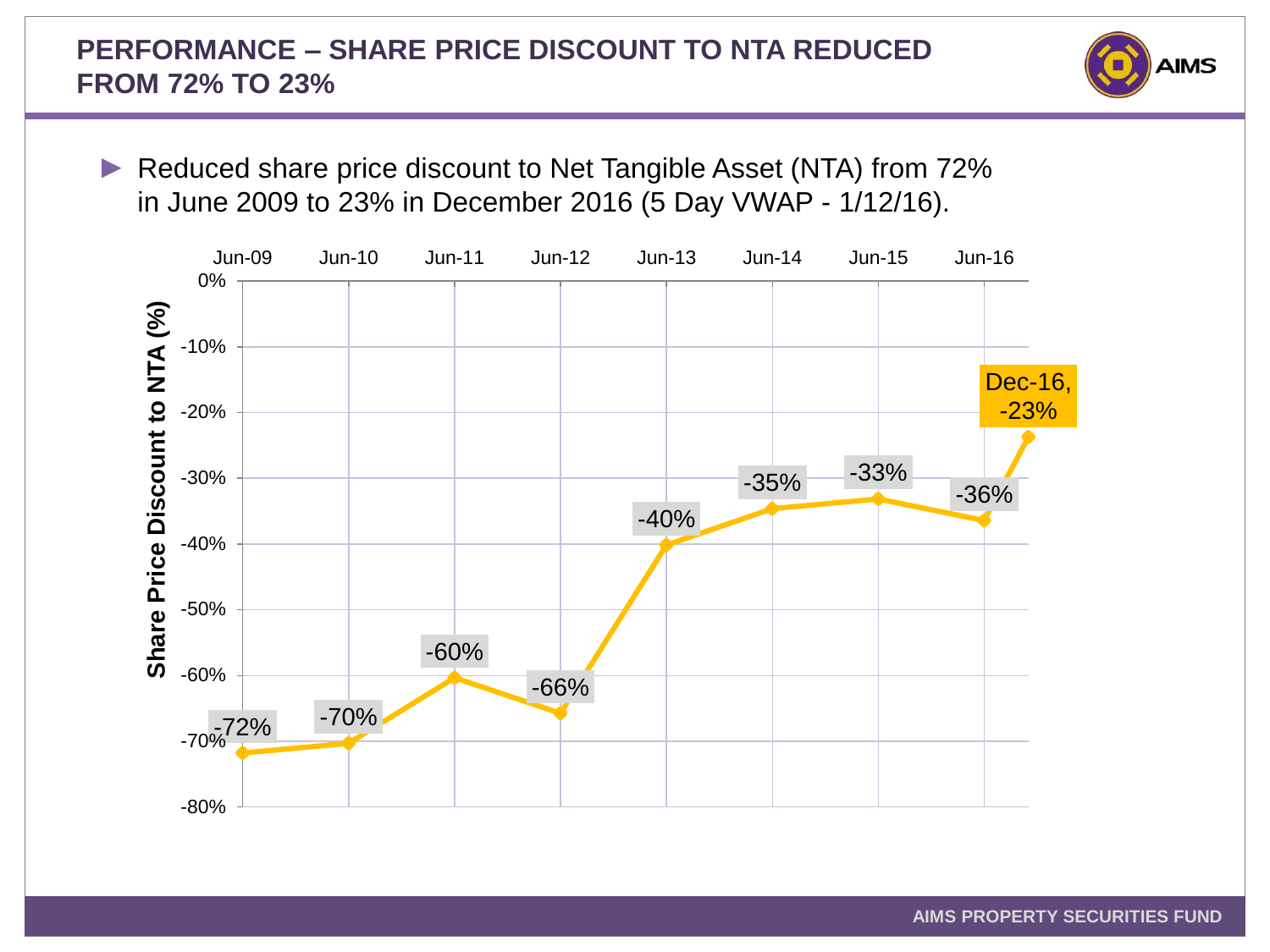# **PERFORMANCE – SHARE PRICE INCREASED BY 134%**





\* Historical share prices have been adjusted for unit consolidation.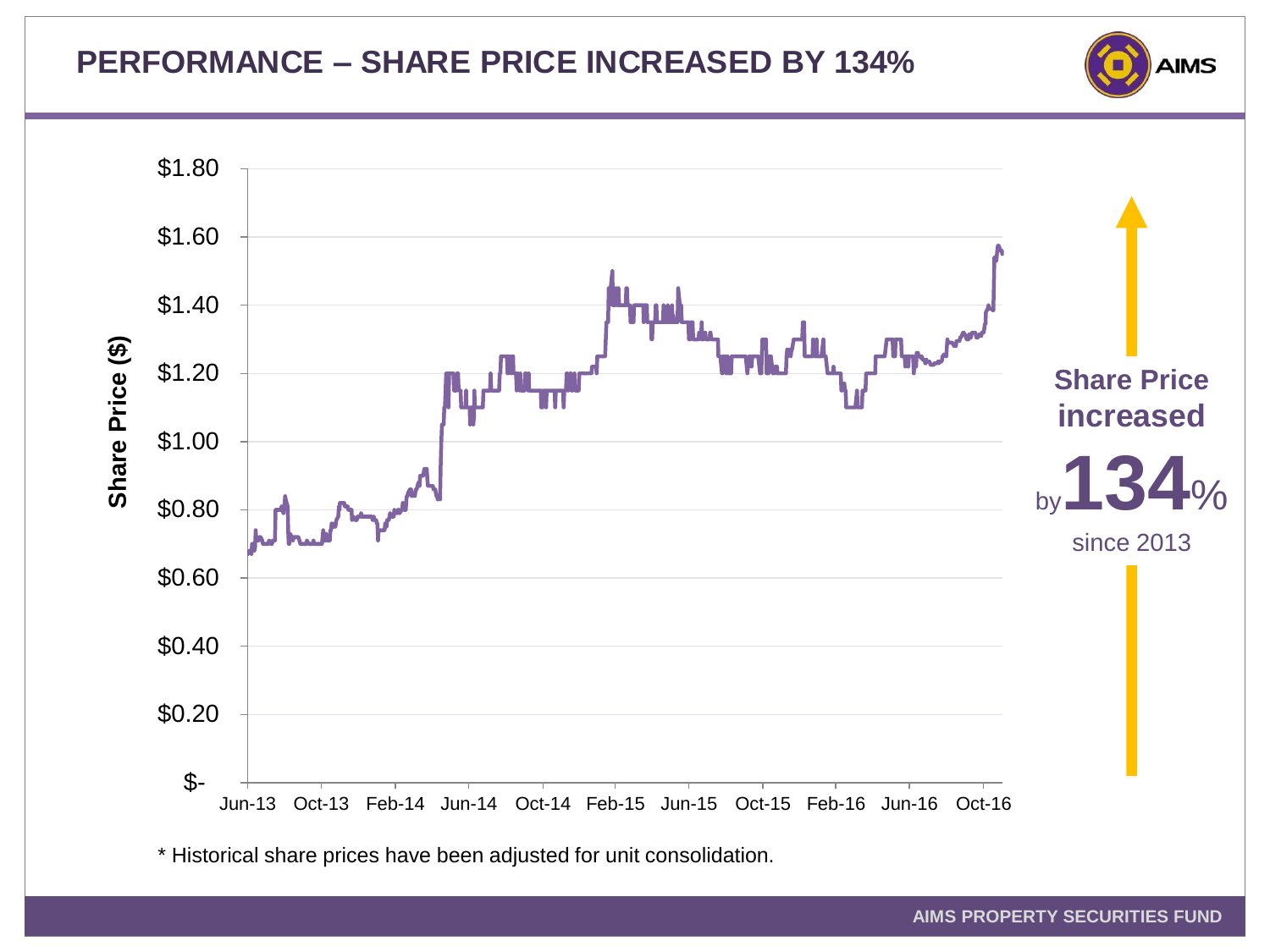

► Total return has outperformed the S&P/ASX 200 A-REIT total return index as of November 2016.



\*The figures are annualised, based on the assumptions that distributions were reinvested and rights issues were fully taken-up.